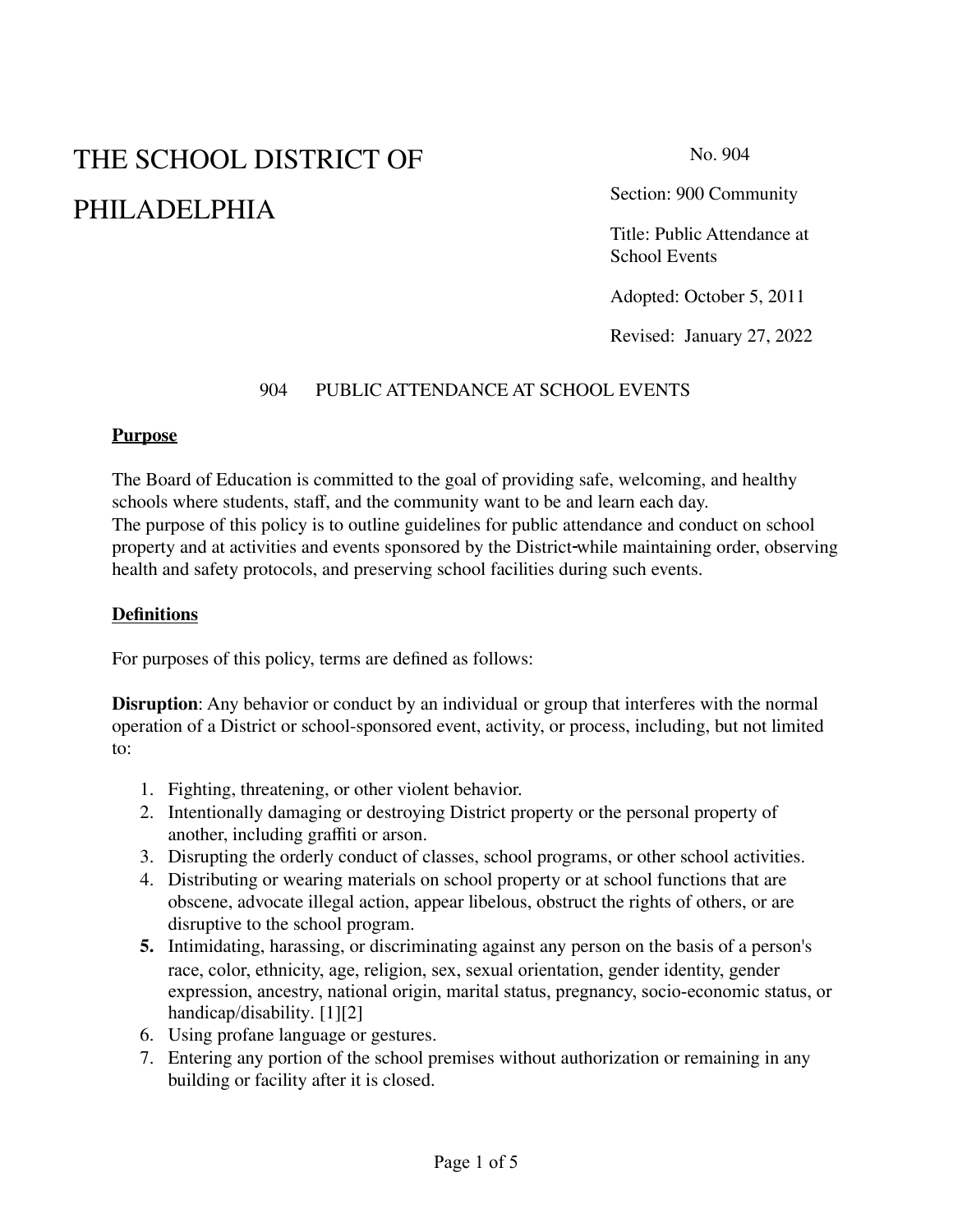- 8. Possessing, consuming, selling, distributing, or exchanging alcoholic beverages or controlled substances, or being under the influence of either on school property or at a school function.
- 9. Possessing or using weapons in or on school property or at a school function, except in the case of law enforcement officers or except as specifically authorized by the District. [3]
- 10. Loitering on or about school property.
- 11. Gambling on school property or at school functions.
- 12. Refusing to comply with any reasonable order of identifiable District officials performing their duties.

**Event Organizer:** Any person or nonprofit group or organization who is a customer, as defined in the [administrative procedures](https://www.philasd.org/schoolboard/wp-content/uploads/sites/892/2020/09/707_Use-of-School-Facilities_Procedures-9.3.20-1.pdf) for Policy 707 - Use of Facilities, hosting an event in a District facility. The organizer is responsible for the monitoring and control of all its events at the facility, and is required to review and comply with all established District health and safety protocols, and enforce requirements to protect participants, guests, workers, volunteers, etc. [4]

**Public:** All persons who are not an employee, contractor, or student of the District when on school property or attending activities sponsored by the District.

**School property:** In or within any building; structure; athletic playing field; playground; parking lot; land; or school buses owned by, contracted to, or jointly owned by the District.

## **Authority**

As authorized by the Pennsylvania Public School Code, the Board may adopt and enforce such reasonable rules and regulations as it may deem necessary and proper regarding the management of its school affairs, including for school events open to the public. [5][6]

## **Delegation of Responsibility**

The Board authorizes the Superintendent or their designee to prohibit the entry of or remove any individual from a school event whose conduct constitutes a disruption as defined in this policy. [5][6]

In accordance with state law and regulations, the Board directs the Superintendent or their designee, through the Office of School Safety, to annually, by July 31, report all incidents of violence; possession of a weapon, as defined by [Policy](https://www.philasd.org/schoolboard/policies/) 218.1 - Weapons; and use or sale of a controlled substance, as defined by [Policy](https://www.philasd.org/schoolboard/policies/) 227 - Controlled Substances/Paraphernalia, or tobacco products, as defined by [Policy](https://www.philasd.org/schoolboard/policies/) 222 - Tobacco Product, Alternative Nicotine Product, and Vapor Product Use by Students, by any person on school property to the Office for Safe Schools on the required form. [3][7][8][9][10]

The Superintendent or designee may report incidents involving the disruption of public events on school property, at any school-sponsored activity, or on a conveyance providing transportation to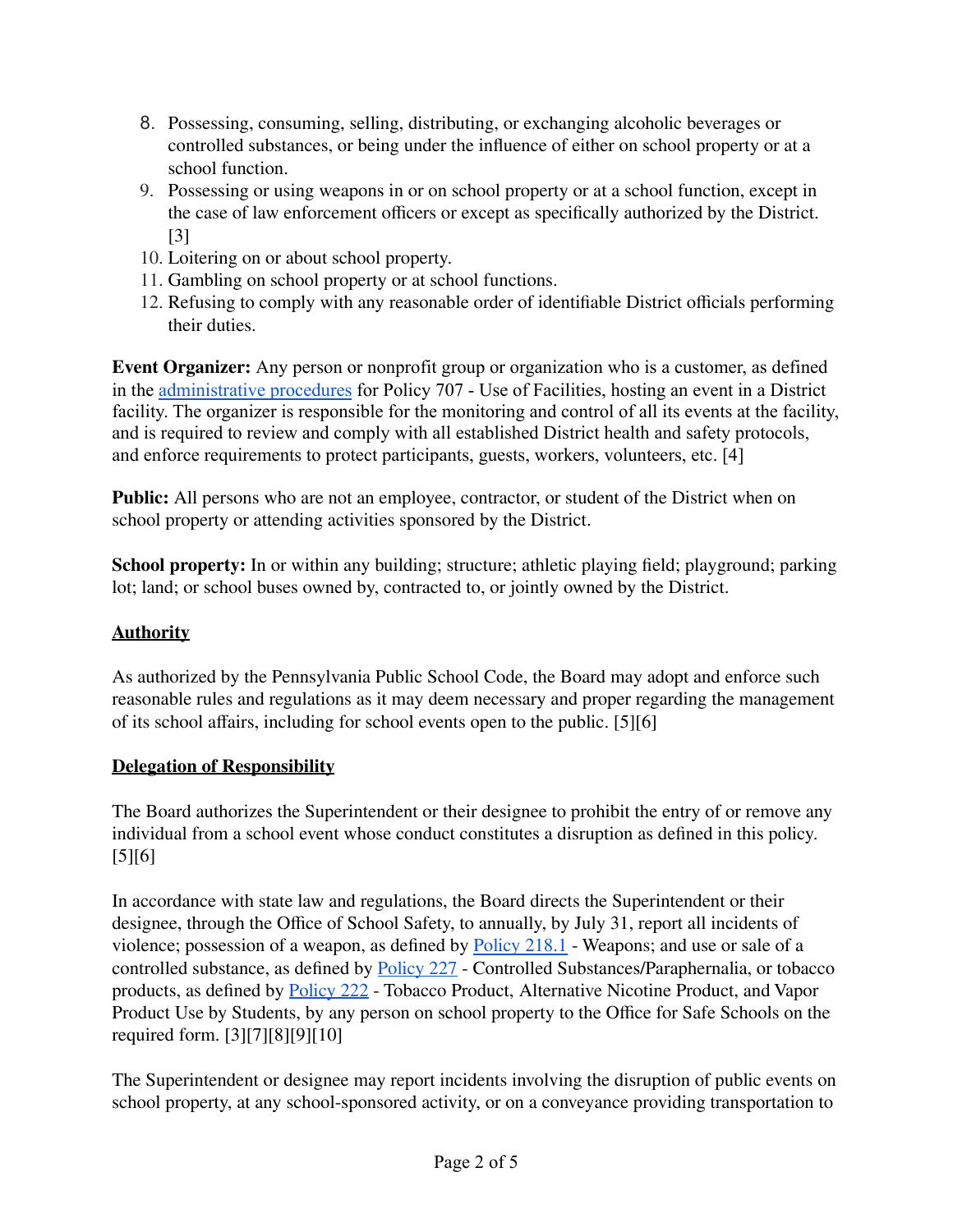or from a school or school-sponsored activity to the local police department that has jurisdiction over the school's property, in accordance with state law and regulations, the procedures set forth in the memorandum of understanding with local law enforcement, and Board policies. [9][10][11][12][13][14]

## **Mandatory Regulatory Procedures**

Attendance may be limited to designated areas or the number of attendees to school events limited when necessary to protect the health and safety of students, staff, and the public, in accordance with Board-approved health and safety plans and guidance from state and local officials.

Health and safety rules must be followed prior to entry and while attendees are in school buildings and on school property, in accordance with Board policy, District procedures, any Board-approved health and safety plan, and guidance from state and local officials.

Employee conduct during school events is governed by [Policy](https://www.philasd.org/schoolboard/policies/) 301 - Employee Code of Ethics, [Policy](https://www.philasd.org/schoolboard/policies/) 317 - Educator Misconduct and Reporting Requirements, and [Policy](https://www.philasd.org/schoolboard/policies/) 340 - Employee Roles and Responsibilities in Student Welfare. Student conduct during school events is governed by the Code of [Conduct.](https://www.philasd.org/studentrights/) [15][16][17][18]

All persons who violate this policy may be subject to warning, immediate removal, or exclusion from attendance in the future, as the facts may warrant. Exclusion decisions may be disputed by following the process for addressing concerns set forth in [Policy](https://www.philasd.org/schoolboard/policies/) 90[6](https://www.philasd.org/schoolboard/wp-content/uploads/sites/892/2020/02/906_Addressing-Student-and-Constituent-Concerns_Policy_May.pdf) - Addressing Student and Constituent Concerns. [10][19]

Any school employee, independent contractor, or volunteer who has reason to believe while attending a school event that a child is being, or has been, abused or neglected will immediately make a written or oral report of that suspicion of concern by following the reporting procedures set forth in [Policy](https://www.philasd.org/schoolboard/policies/) 806 - Child Abuse. [20]

## Gambling and Controlled Substances

The District prohibits gambling and the possession and use of controlled substances and alcoholic beverages on school premises. [5][6]

## Weapons

The District prohibits the possession of weapons in any District buildings, on school property, at any school-sponsored activity, and on any District vehicle. [3]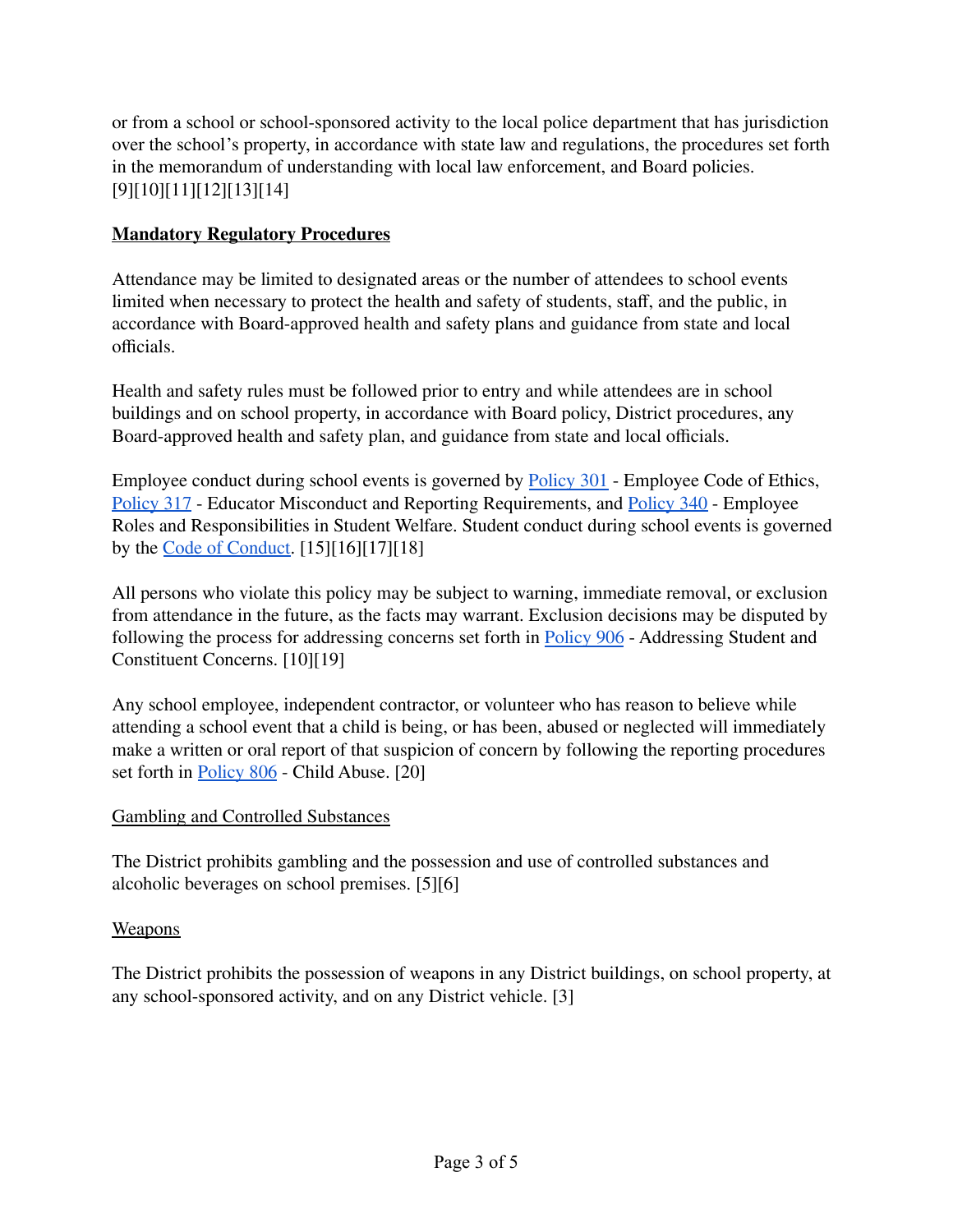#### Tobacco

The District prohibits tobacco use by any persons in its school buildings and on any property, buses, vans, and vehicles that are owned, leased, or controlled by the District. [21][22]

#### **Profanity**

Players, participants, coaches, directors, advisors**,** and spectators are expected to refrain from using foul, abusive, and/or abrasive language. Profanity of any type can be cause for immediate removal from school property.

#### Accommodations

Individuals with a qualified disability that require a reasonable accommodation to assist in their attendance or participation in an event should contact the event organizer at least seven (7) business days in advance of the scheduled event. If the individual does not know who the event organizer is, they should contact the Use of Facilities Department at [buildingusage@philasd.org.](mailto:buildingusage@philasd.org) [4][23]

#### **Legal References:**

- 1. [Policy](https://www.philasd.org/schoolboard/policies/) 248 Harassment and Discrimination of Students
- 2. [Policy](https://www.philasd.org/schoolboard/policies/) 348 Harassment and Discrimination of Employees
- 3. [Policy](https://www.philasd.org/schoolboard/policies/) 218.1 Weapons
- 4. [Administrative](https://www.philasd.org/schoolboard/policies/) Procedures for Policy 707 Use of School Facilities
- 5. 24 [P.S.](https://www.legis.state.pa.us/cfdocs/legis/LI/uconsCheck.cfm?txtType=HTM&yr=1949&sessInd=0&smthLwInd=0&act=14&chpt=5&sctn=11&subsctn=0) 511
- 6. 24 [P.S.](https://www.legis.state.pa.us/cfdocs/legis/LI/uconsCheck.cfm?txtType=HTM&yr=1949&sessInd=0&smthLwInd=0&act=14&chpt=7&sctn=75&subsctn=0) 775
- 7. [Policy](https://www.philasd.org/schoolboard/policies/) 227 Controlled Substances/Paraphernalia
- 8. [Policy](https://www.philasd.org/schoolboard/policies/) 222 Tobacco Product, Alternative Nicotine Product
- 9. 24 P.S. [1303-A](https://www.legis.state.pa.us/cfdocs/legis/LI/uconsCheck.cfm?txtType=HTM&yr=1949&sessInd=0&smthLwInd=0&act=014&chpt=13A)
- 10. [Policy](https://www.philasd.org/schoolboard/policies/) 805.1 Relations with Law Enforcement Agencies
- 11. 24 P.S. [1302.1-A](https://www.legis.state.pa.us/cfdocs/legis/LI/uconsCheck.cfm?txtType=HTM&yr=1949&sessInd=0&smthLwInd=0&act=014&chpt=13A)
- 12. 22 PA [Code](http://www.pacodeandbulletin.gov/Display/pacode?file=/secure/pacode/data/022/chapter10/s10.2.html&d=reduce) 10.2
- 13. 22 PA Code [10.22](http://www.pacodeandbulletin.gov/Display/pacode?file=/secure/pacode/data/022/chapter10/s10.22.html&d=reduce)
- 14. 18 Pa. [C.S.A.](https://www.legis.state.pa.us/WU01/LI/LI/CT/HTM/18/00.063.005.000..HTM) 6305
- 15. [Policy](https://www.philasd.org/schoolboard/policies/) 301 Employee Code of Ethics
- 16. [Policy](https://www.philasd.org/schoolboard/policies/) 317 Employee Misconduct and Reporting Requirements
- 17. [Policy](https://www.philasd.org/schoolboard/policies/) 340 Employee Roles and Responsibilities in Student Welfare
- 18. School District of Philadelphia Student [Code of Conduct](https://www.philasd.org/studentrights/)
- 19. [Policy](https://www.philasd.org/schoolboard/policies/) 90[6](https://www.philasd.org/schoolboard/wp-content/uploads/sites/892/2020/02/906_Addressing-Student-and-Constituent-Concerns_Policy_May.pdf) Addressing Student and Constituent Concerns
- 20. 35 P.S. [1223.5](https://codes.findlaw.com/pa/title-35-ps-health-and-safety/)
- 21. [Policy](https://www.philasd.org/schoolboard/policies/) 806 Child Abuse
- 22. 20 [U.S.C.](https://law.justia.com/codes/us/2008/title20/chap70/subchapiv/partc/sec7183/) 7183
- 23. [Policy](https://www.philasd.org/schoolboard/policies/) 104 Nondiscrimination in School and Classroom Practices